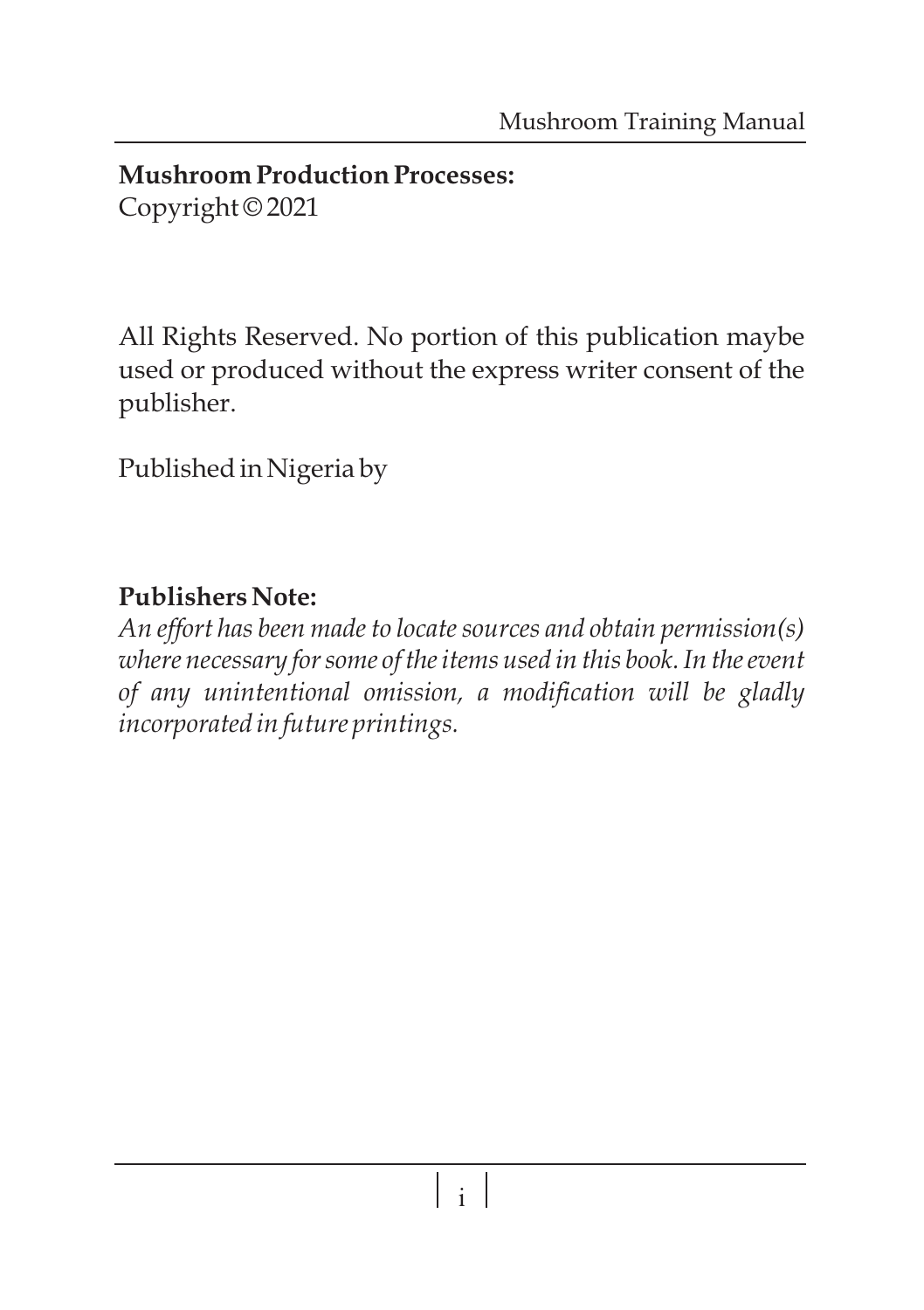# **ACKNOWLEDGMENT**

This manual is a publication prepared by Africa Projects Development Centre (APDC) for the IFAD-Integrated Agribusiness Hub Project. The project is implemented in partnership with IITA Ibadan.

International Institute of Tropical Agriculture ©2021

This publication may be reproduced in its entirety or in parts for non-commercial applications provided that the project and organizations are acknowledged.

Front cover photo: A picture of Mushroom Production Processes. (Photo credit: APDC)

Correct Citation: Training Manual on Mushroom Production. A publication of the IITA/IFAD integrated agribusiness hub project, Nigeria.

Disclaimer: The copyright owner shall not be liable for technical or other errors or omissions contained herein. The reader/user accepts all risks and responsibility for losses, damages, costs, and other consequences resulting directly or indirectly from using this information.

Enquiries: International Institute of Tropical Agriculture (IITA). IITA, PMB 5320, Ibadan, Oyo State, Nigeria. Fax: +234 8039 784477. Email: iita@cgiar.org or Africa Projects Developments Centre, (APDC). APDC, Plots 17/18/27 FRCN Layout, Gwagwalada, Abuja Nigeria. www.apdcgroup.org Contact; 0811815111. Email: admin@apdcgroup.org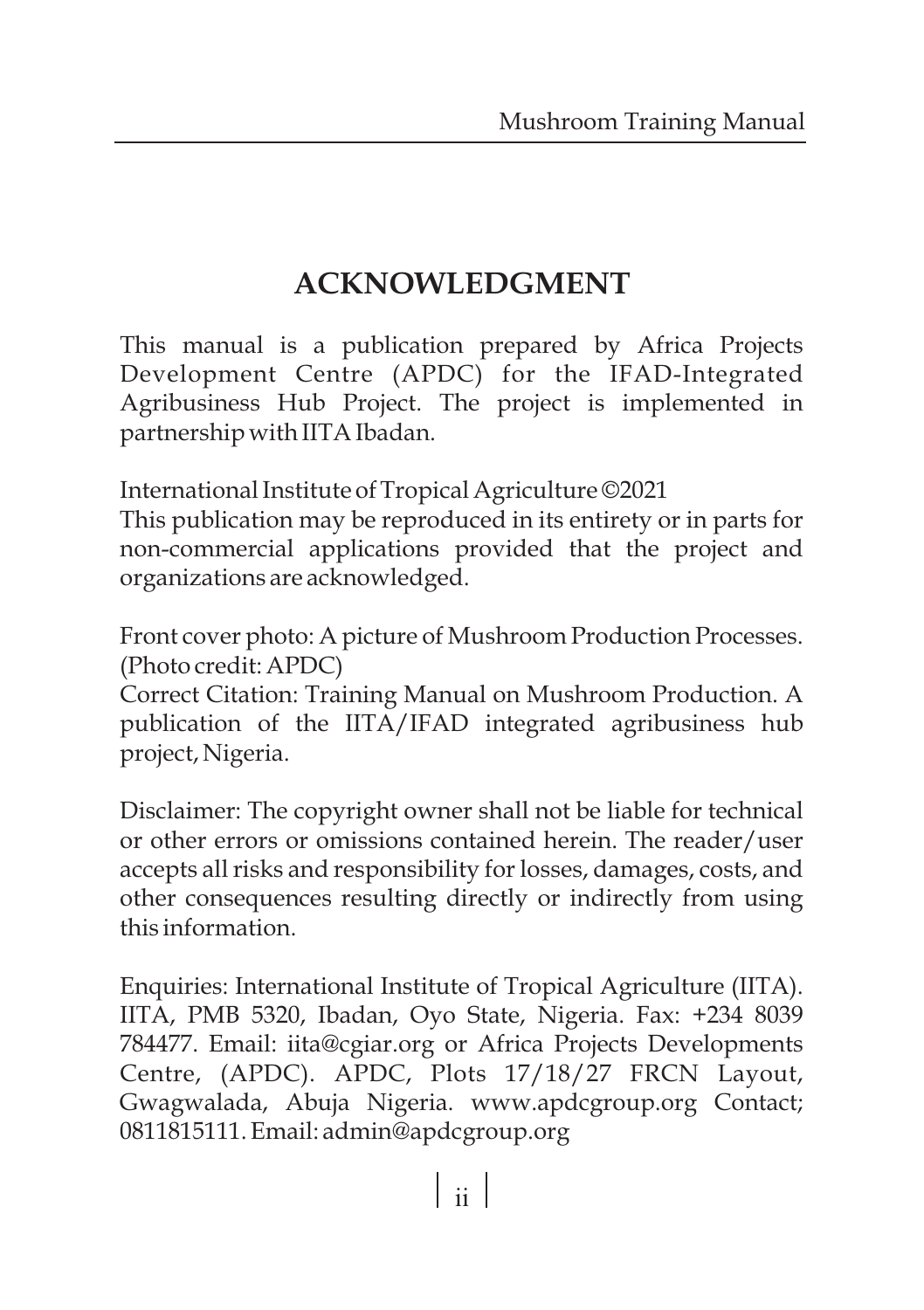# **INTRODUCTION**

Mushroom production is a continuous cycle especially if it's being done as a business and each stage leads to the next.

In growing mushroom, the core detail to note is that mushroom mycelia (strands) secrete enzymes that break down compounds such as cellulose and lignin present in the substrate. The degraded compounds are then absorbed and the mycelium enlarges on feeding on the lignin in the substrate thus growing out the mushrooms.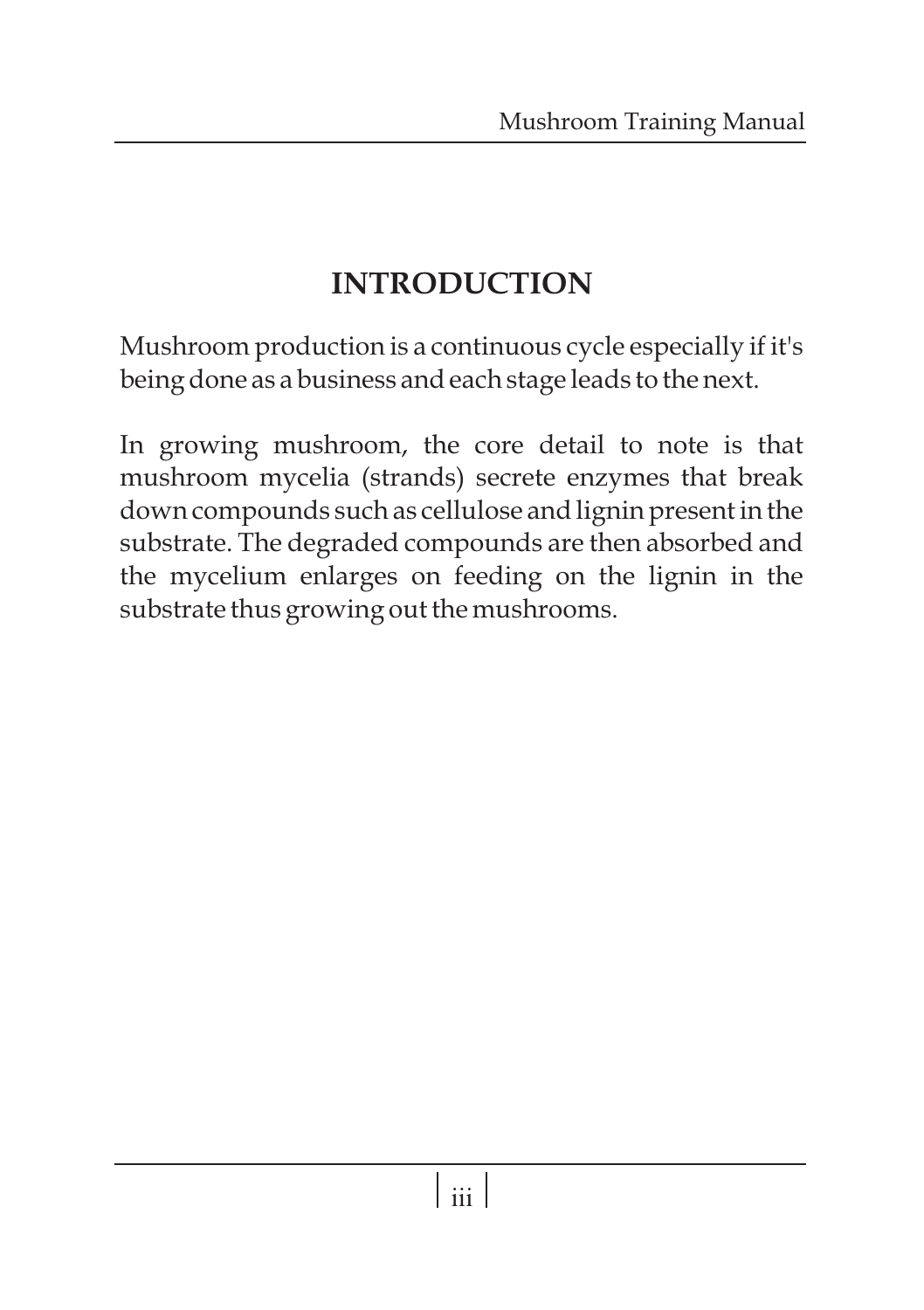# **STEP 1 FORMULATION OF SUBSTRATE**

**Materials Needed:**



**Weigh Scale Rice Bran** 





 $|_{01}|$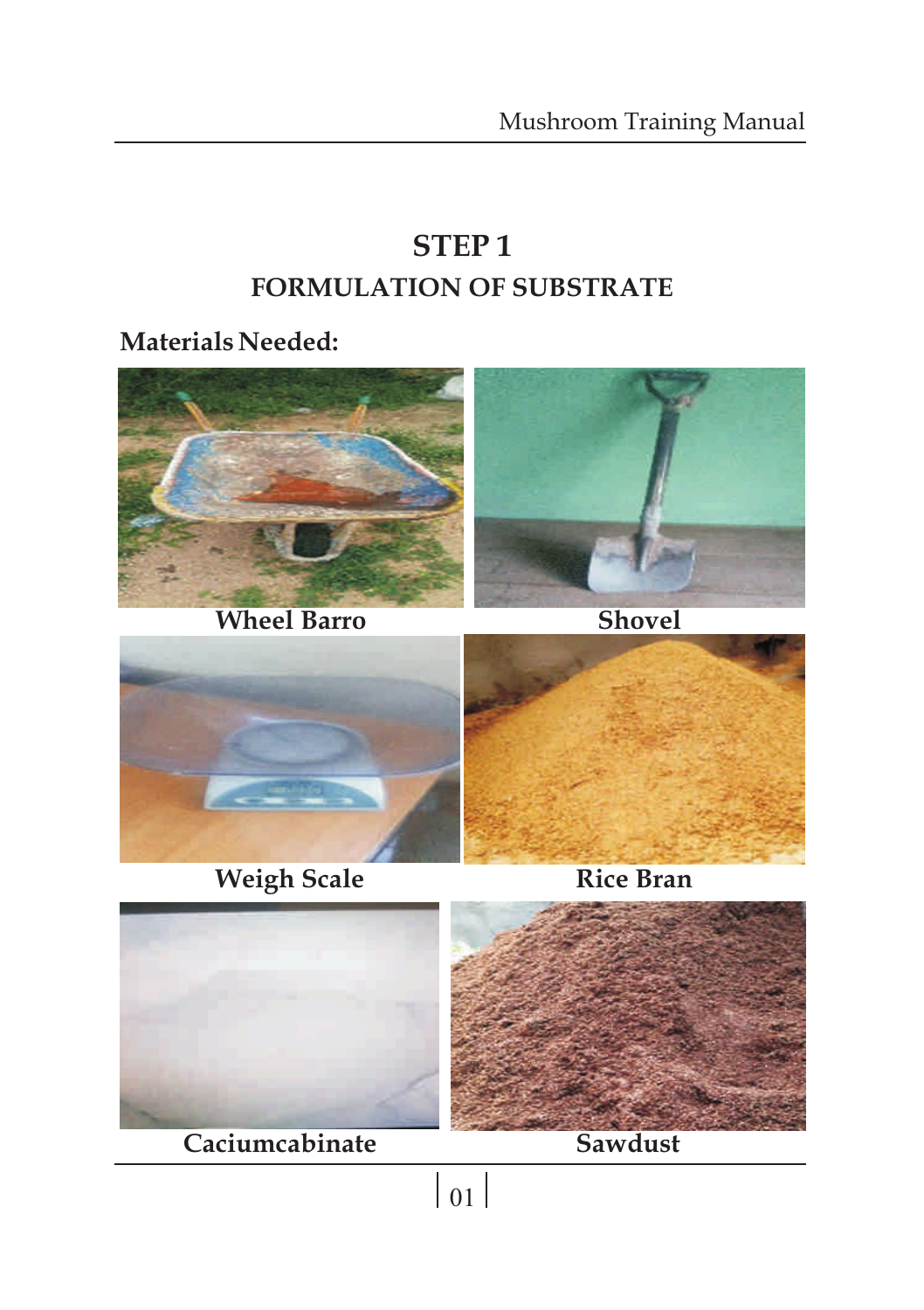- 1. Substrate bags: is use for bagging of mushroom
- 2. Spawn: is the main ingredient use to facilitate the sprout and growing of mushroom
- 3. Caciumcabinate: This is use to kill all bacterial and fungi
- 5. Weighscale:This isuse forweighingof caciumcabinate
- 6. Wheel Barrow: This is use for measuring of rice bran and sawdust
- 7. Shovel: This is use for missing
- 8. Sawdust: Is the main ingredient for mushroom
- 9. Rice bran: Is also the main ingredient for mushroom
- 10. Firwood: Is use for heating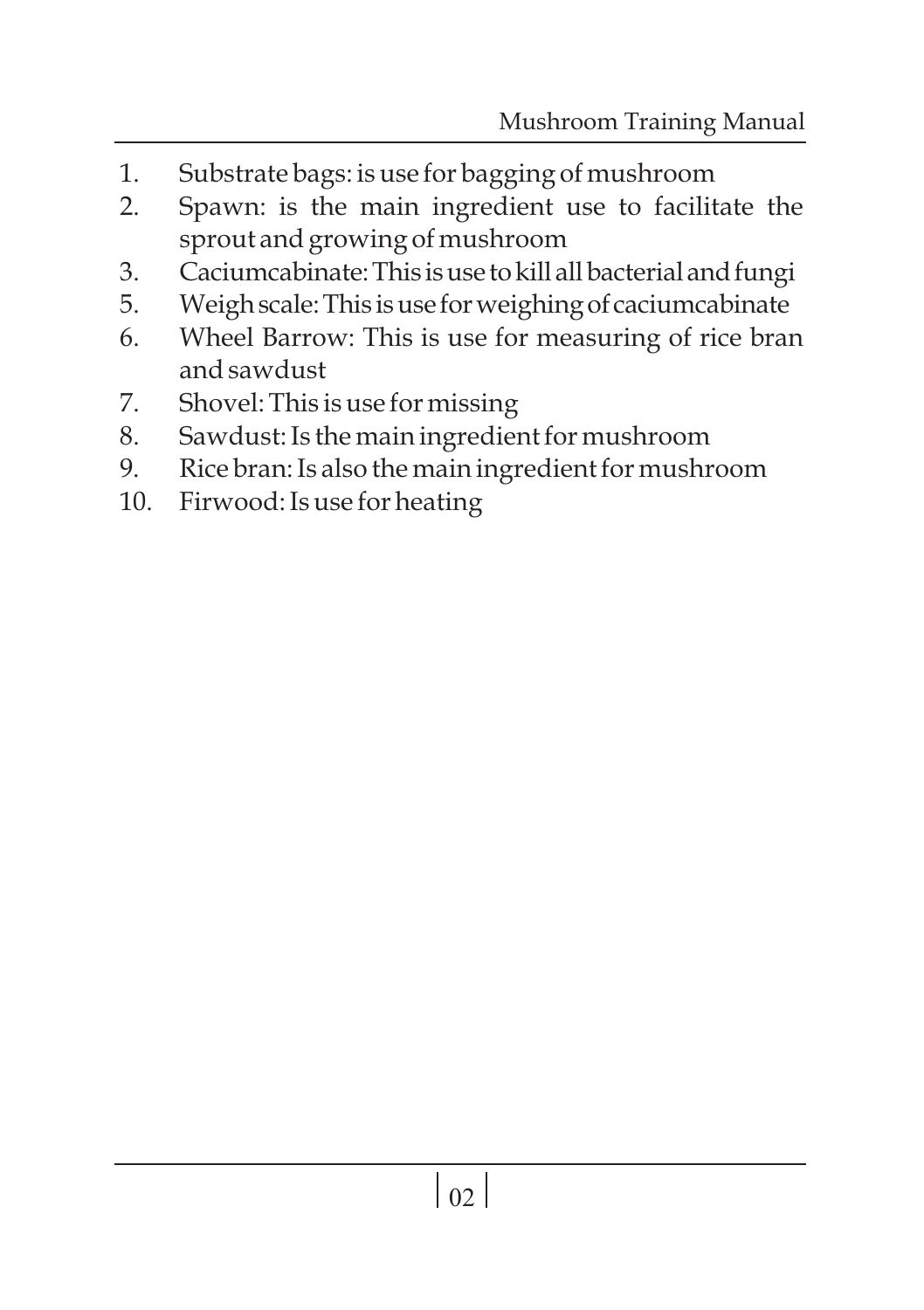# **STEP 2 COMPOSTING**



## **Compost**

Mushroom compost is formed when the chemical nature of the raw ingredients is converted by the activities of microorganisms, heat, and some heat-releasing chemical reactions.

- ·The mixture composition is as following; Sawdust ----300kg wheel barrow) could produce 400-
- ·500 bags Rice bran----90kg Lime (CaCo3) ----300g This is mixed with a few shovels full in a basin Gypsum ---150g Salt (MgS) -----250g (excess causes contamination) – added to one paint bucket of water.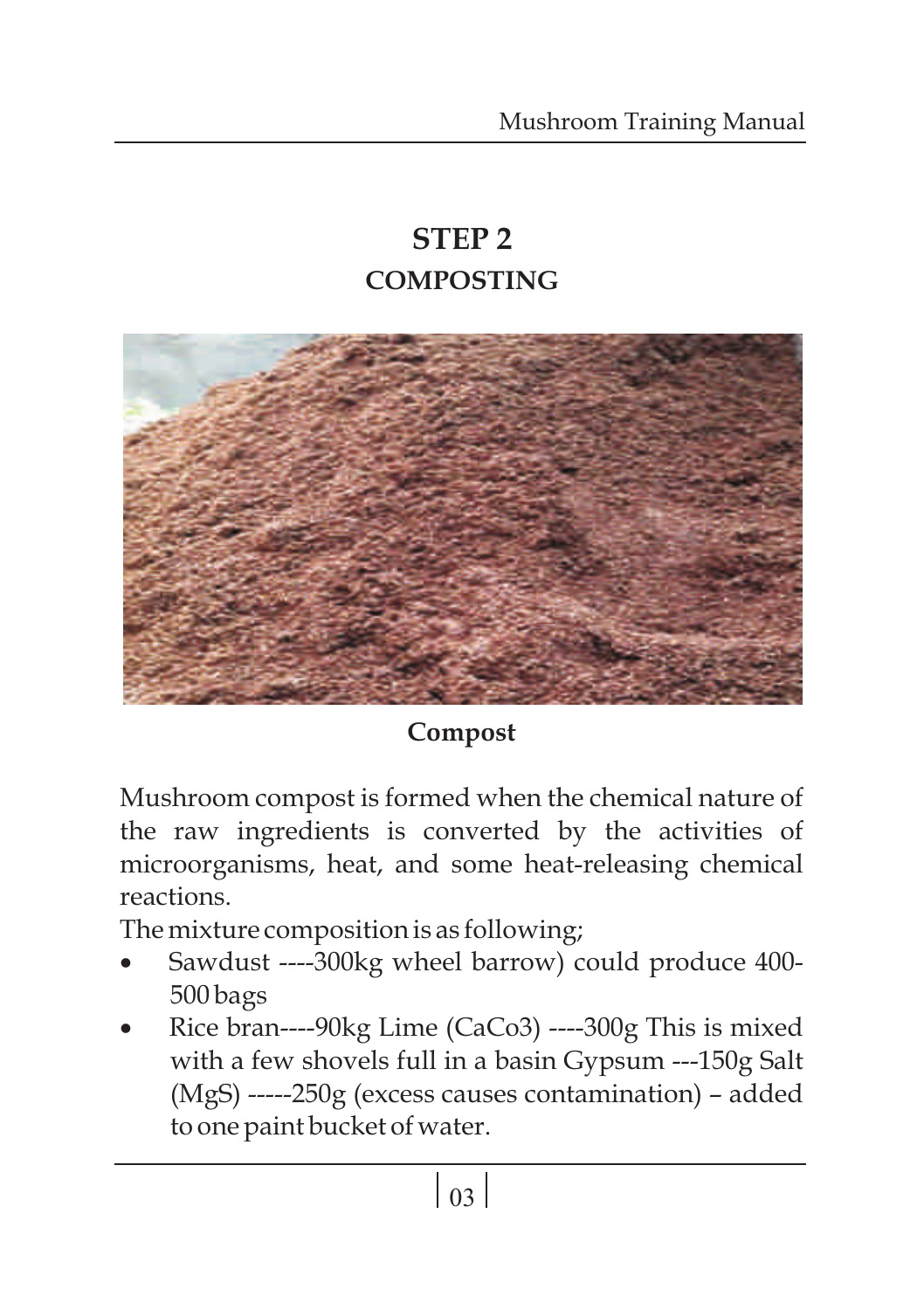The mixture stays for  $3$  to  $4$  weeks with constant turning once in three days and this is referred to as the compost.

Turning and watering are done at approximately 2-3 days intervals, but not unless the pile is hot (145° to 170°F). Turning enable easier watering, aerating, and mixing of the ingredient, as well as the relocation of the straws or hay from a cooler to a warmer area in the pile.

Water addition is crucial since too much will exclude oxygen by occupying the pore space, and too little can limit the growth of bacteria and fungi. At the last turning before Phase II composting, water can be applied generously so that when the compost is tightly squeezed, water drips from it. There is a link between water, nutritive value, microbial activity, and temperature, because it is a chain, when one condition is limiting for one factor, the whole chain will cease to function.

The same quantity of the salt, lime added initially is also added to the mixture just before bagging.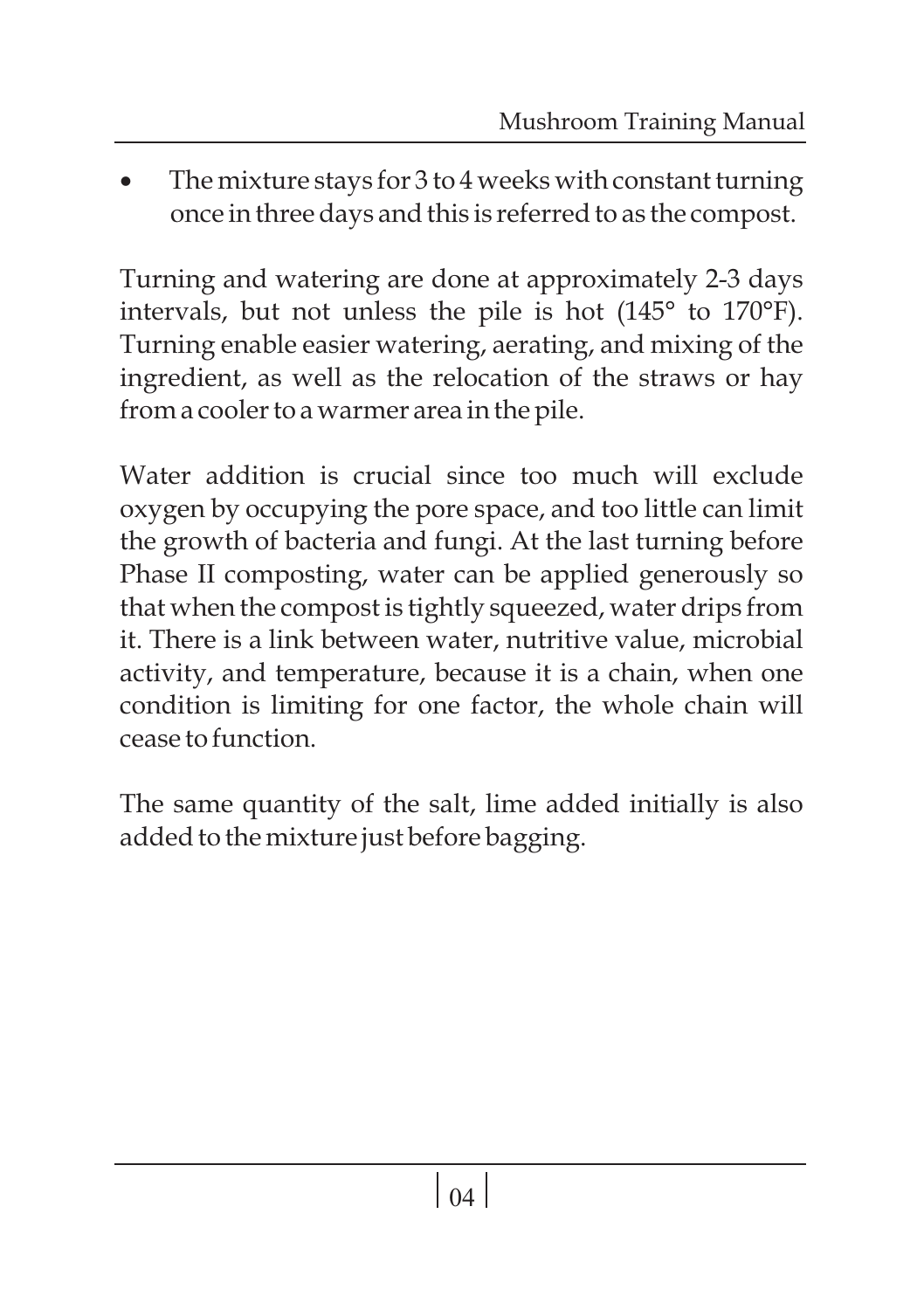# **STEP 3 BAGGING**

**Material needed for Bagging:**



**Compost Rubber Band**

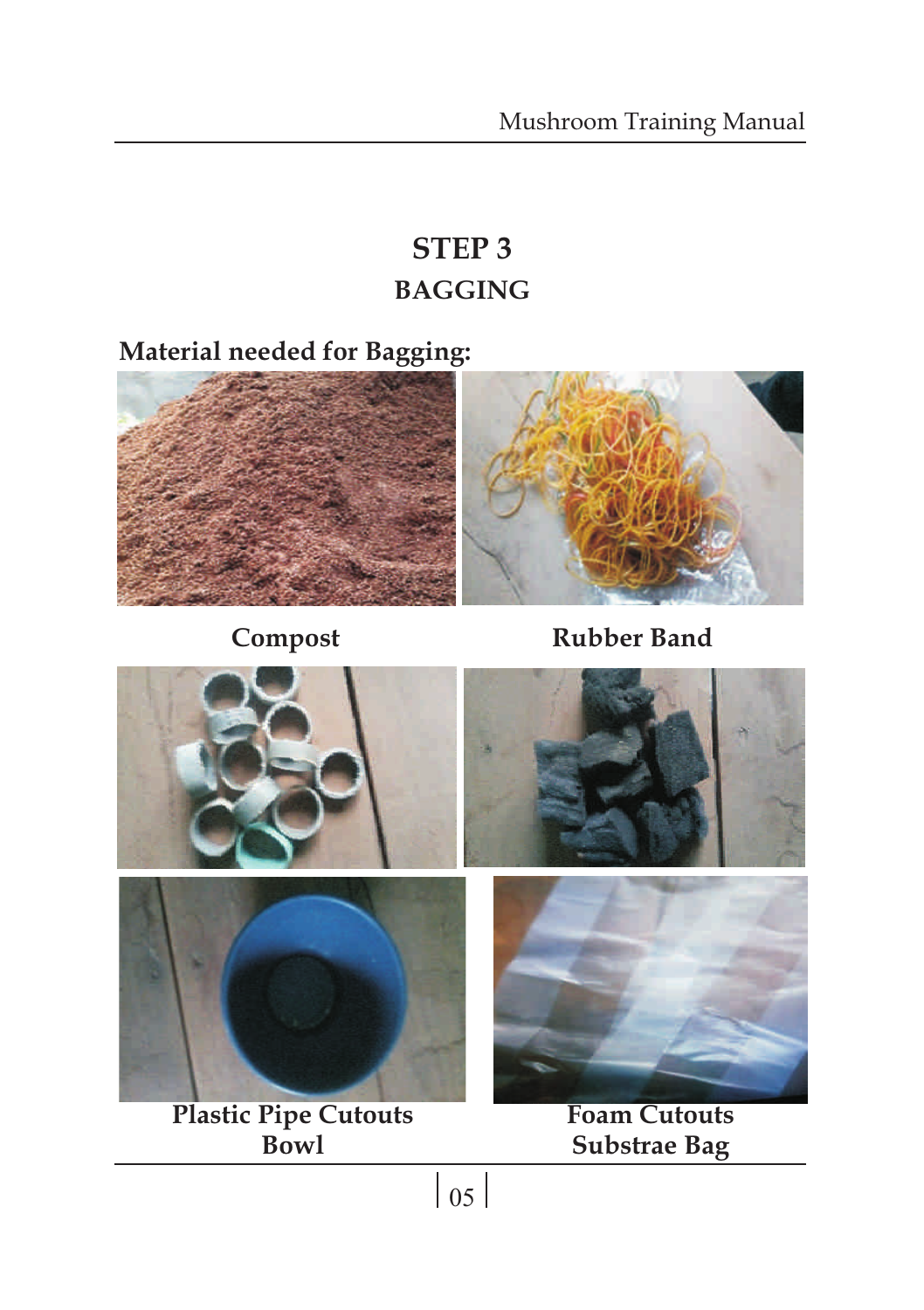



**Methylated Spirit Spoon**

# **Mixture of Compost**<br>1. The mixture of co

- 1. The mixture of compost<br>2. Substrate bags
- Substrate bags
- 3. Rubber-ring
- 4. Foam<br>5. Plastic
- Plastic pipe cutouts



**Bagging Process Bagging Process**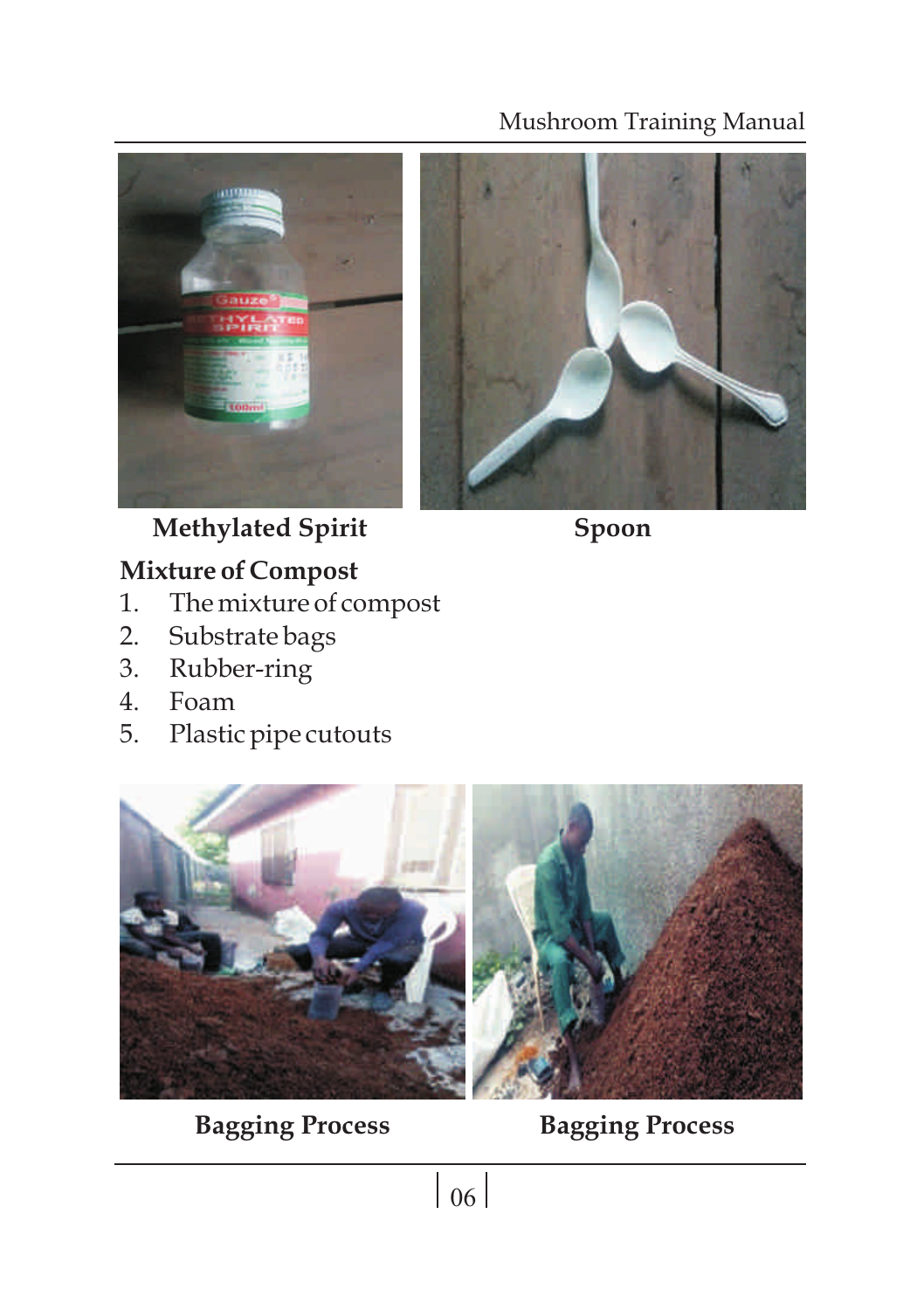The bagging of mushroom is done systemically under clean environmental conditions, it is advisable to bagged mushroom after all the process

# **Bagging process;**

This involves budling the substrate with nylon, polythene bags or sacks as the case may be. The material used are; Nylon (nylon bag), Plastic pipe cutouts, Rubber bands, Foam/Cotton wool, the compost/ substrate is packed with palm full into the nylon bag and compressed intermittently till 3/4 of the bag size. Plastic pipe cut out is inserted to the mouth of the nylon with the nylon opened over the pipe cutout with rubber band wound around it and corked with foam or cotton wool. Note that you leave no room for air and the sides of the bag must be firm.

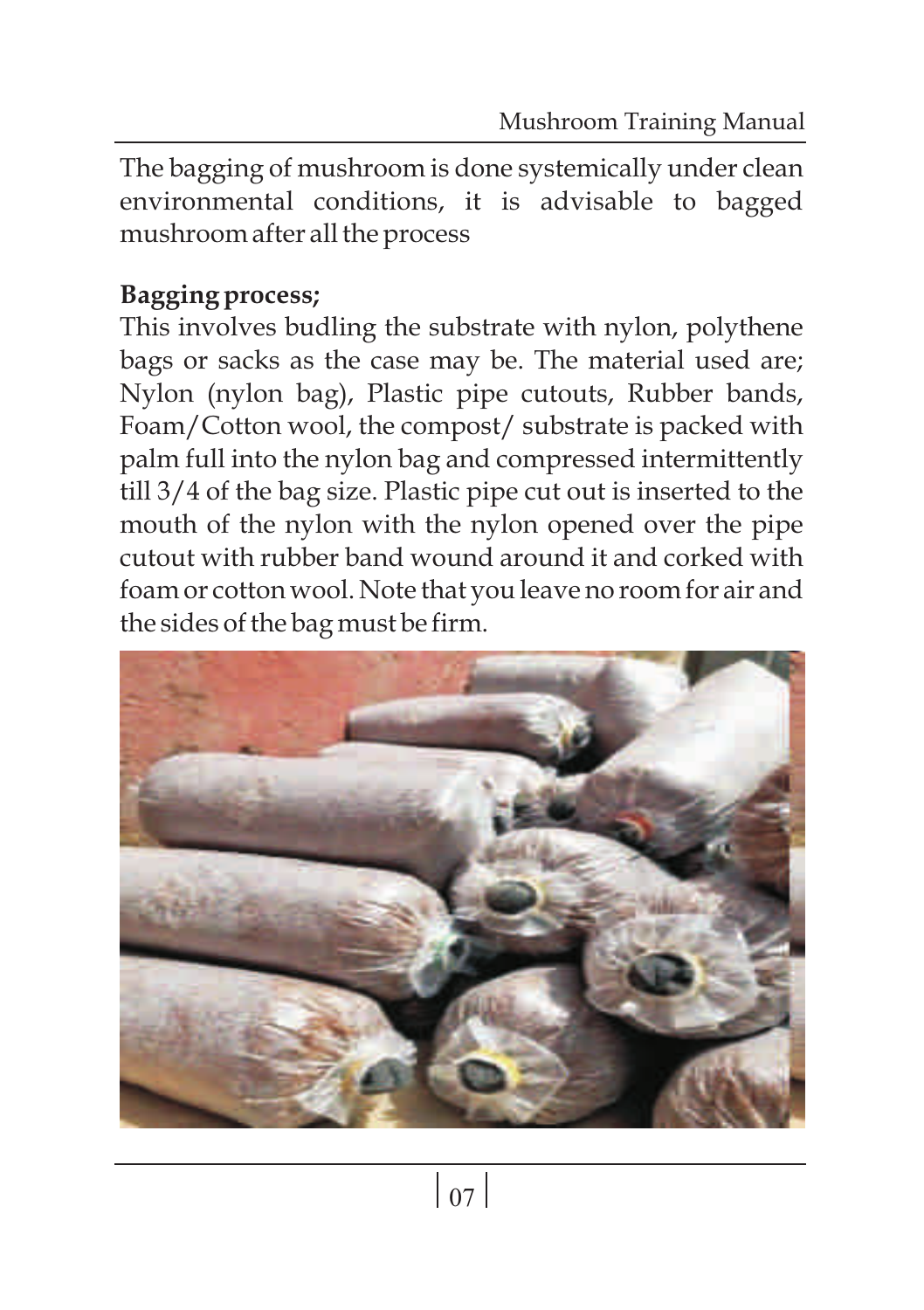# **STEP 4 PASTEURIZATION**

## **Material needed for Pasteurization:**





**Bowl Locally Oven (Drum)**



**Bags of Mushroom leady for Pasteurization**



**Fire Wood**





**Hand glove Matches Sticks**

 $\vert$  08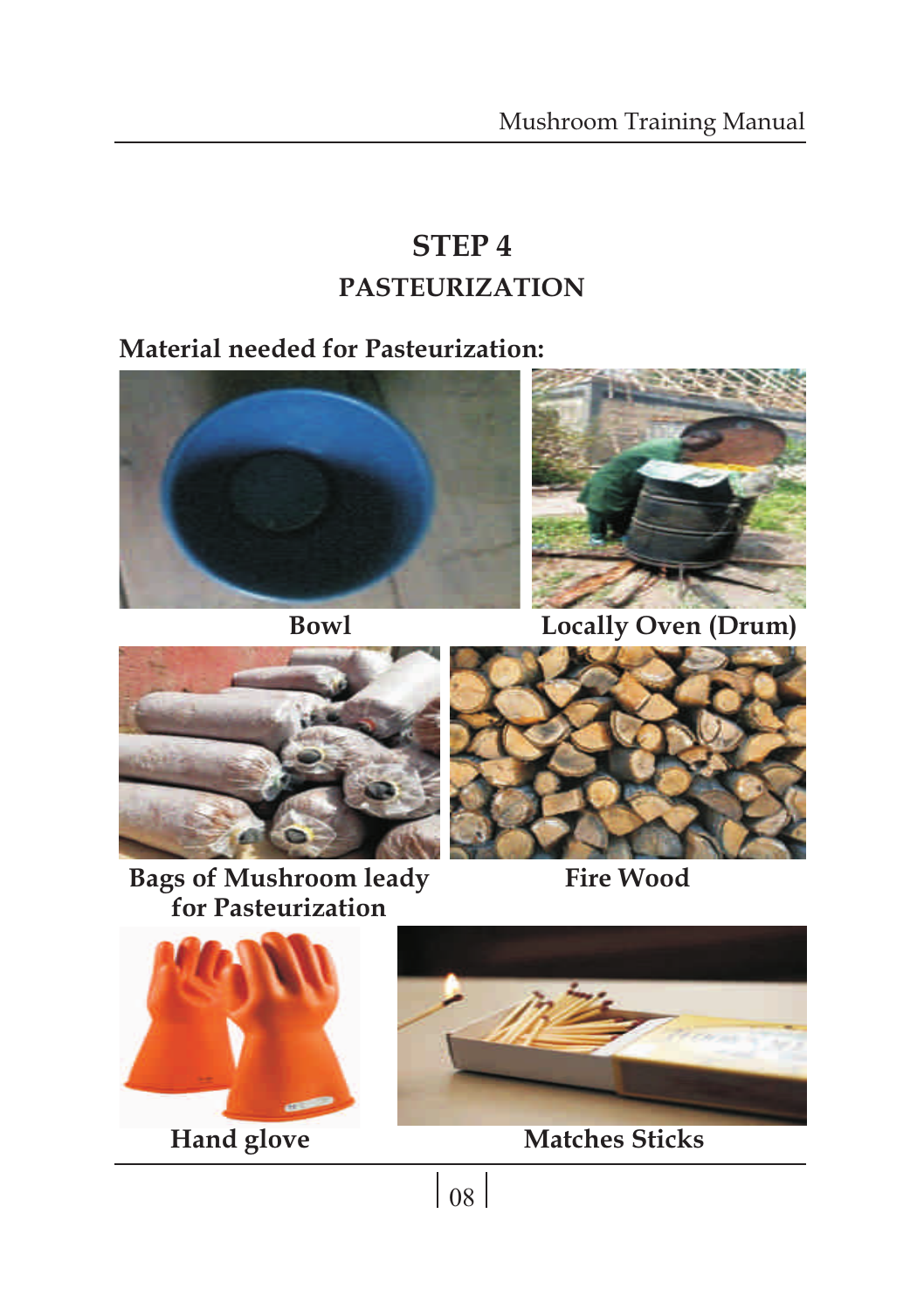



**Drum Bagged Mushroom**

- 1. Drum<br>2. Water
- 2. Water<br>3. Firewo
- 3. Firewood
- 4. Bagged mushroom
- 5. Sack
- 6. Matches stick
- 7. Bowl
- 8. Hand glove

## **Pasteurization process Types of oven:**

- 1. Locally oven (Drum)
- 2. Autoclave oven

This is the process of heat treating the substrate bags for partial sterilization in order to destroy the harmful living microorganisms inthebagstomakeitincapableofinfectingthebags.

# **COOLING**

Cooling is a process in which you leave the heated bags to cool for 24 hours before taking then to inoculation room for inoculation.

# **MATERIAL NEEDED ARE**

- 1. Table or clean sack/Nylon
- 2. Hand glove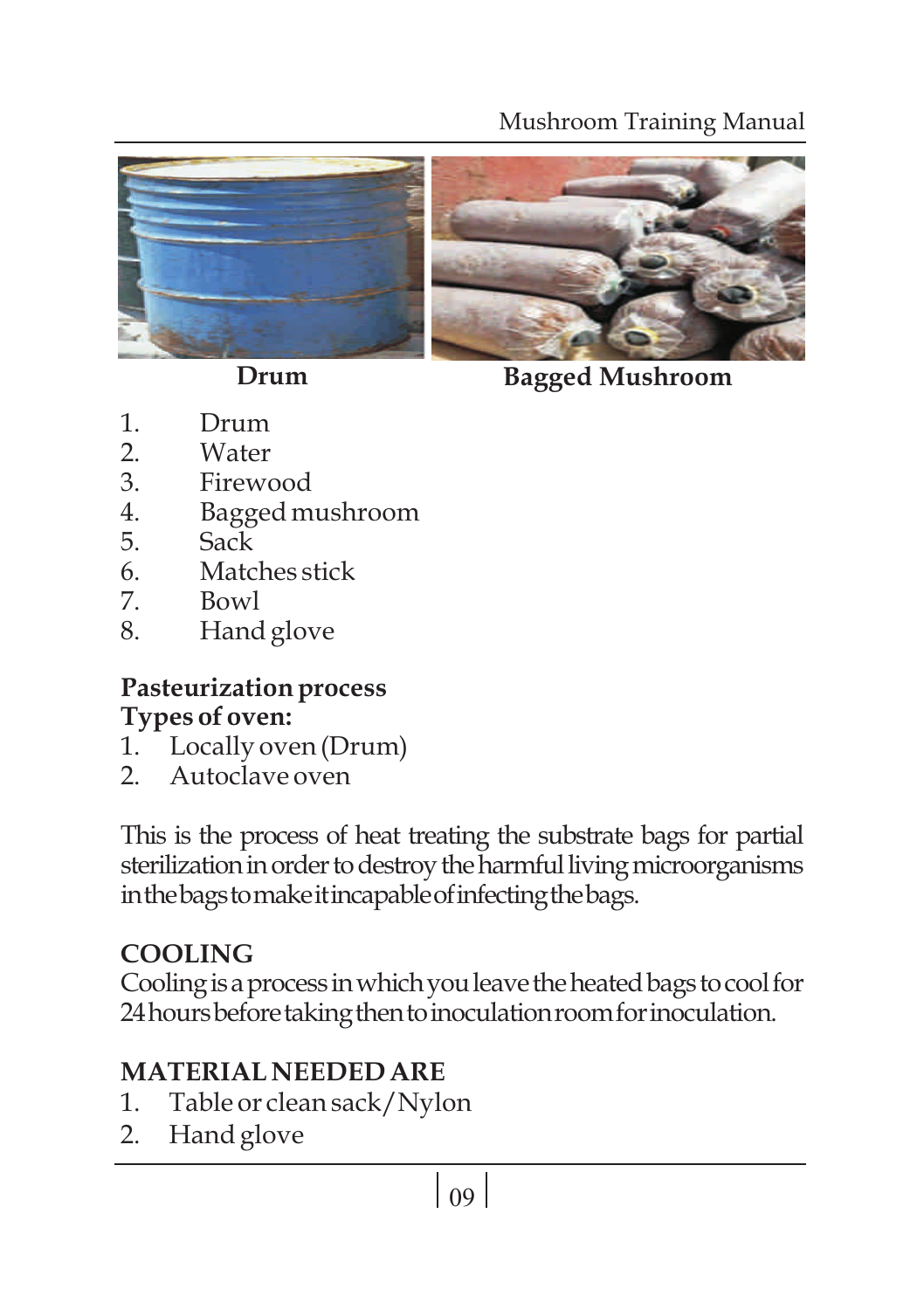

# **INOCULATION**

## **Materials Needed During Inoculation**



**Cutout Paper Izal**





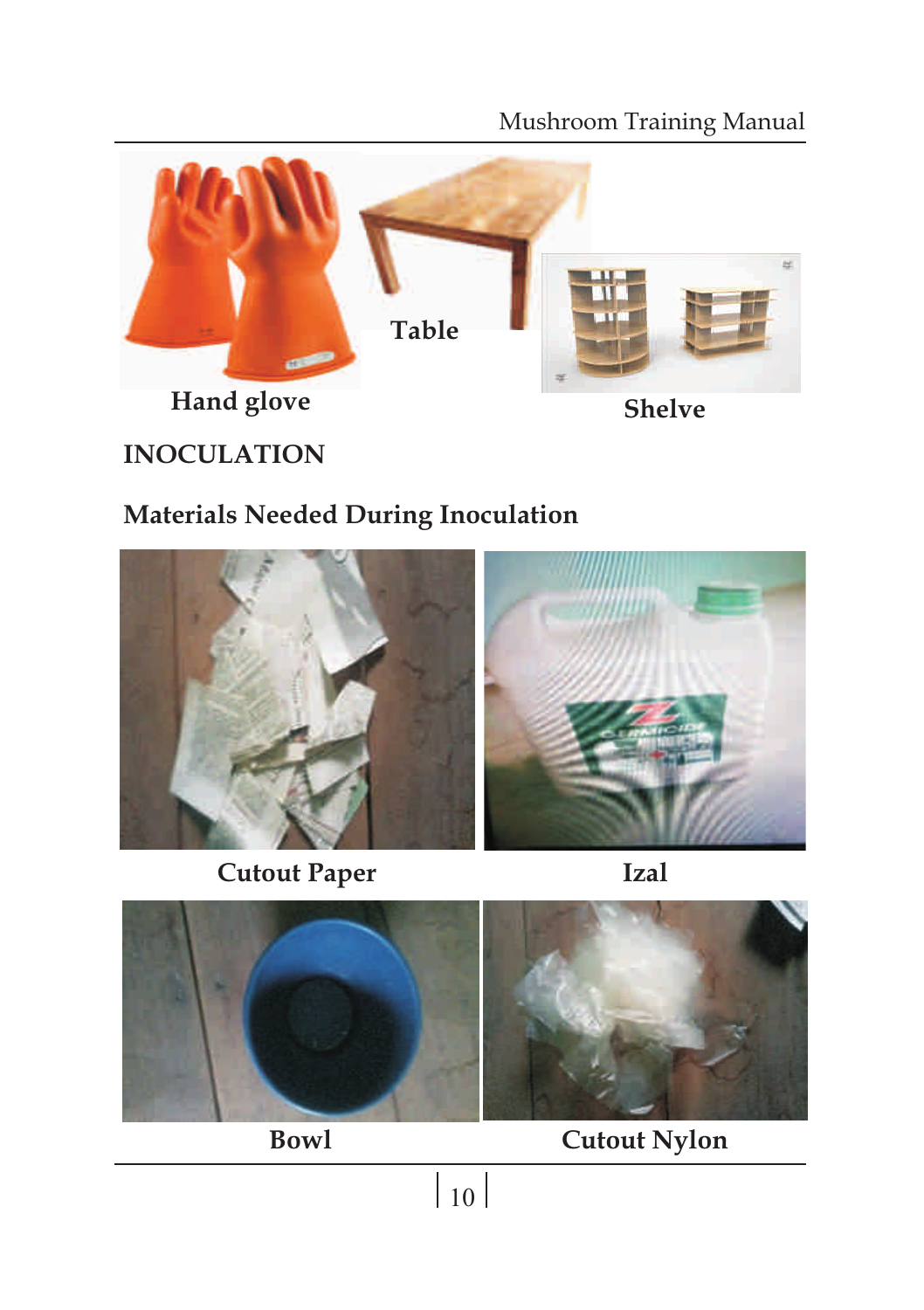

**Rubber Band Spoon**







**Spirit Plastic Pipe Cutout**



**Hand Glove Spawn**

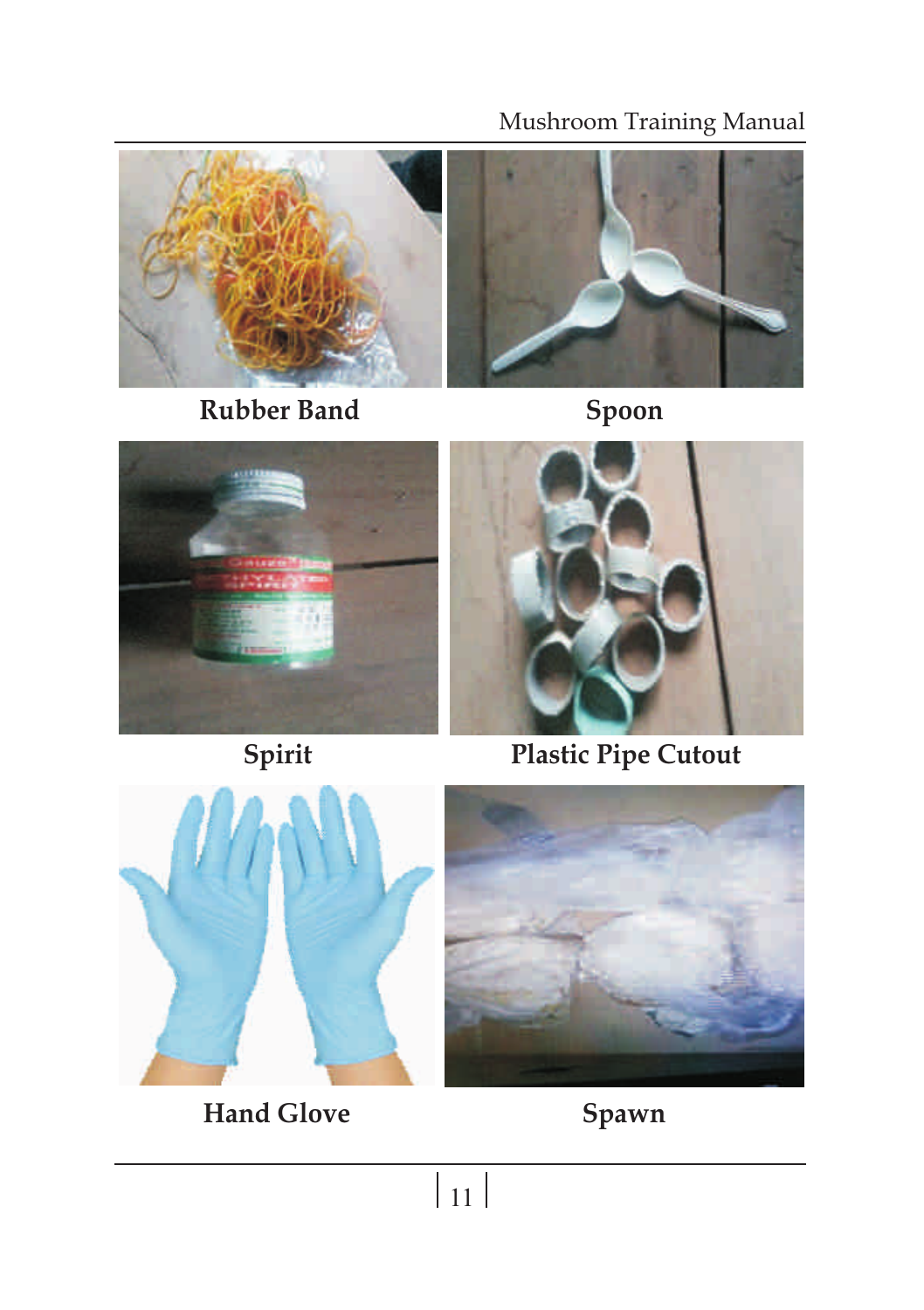

**Inoculation Process Inoculation Process**

- 1. Spoon<br>2. Bowl
- 2. Bowl<br>3. Meth
- 3. Methylated spirit (disinfectant)
- 4. Spawn
- 
- 5. Rubber ring<br>6. Plastic pipe 6. Plastic pipe cutouts<br>7. Spray Bottle
- Spray Bottle
- 8. Marker
- 9. Surface/Table with Izal
- 10. Paper
- 11. Cotted Nylon

This involves the introduction of mushroom spawn into the pasteurized bags and usually involve the use of some of the following materials; · Spawn, Bowl, spoon, Bag, Methylated spirit, Spray Bottle, Marker, Table (Tiled or with Formica). The hands are sterilized with methylated spirit (disinfectant) and the surface/table with Izal. The bags are compressed to compact, opened while holding the mouth and then spawn is sprinkled on the top layer of the bags with spoon (500g for 15-20 bags for Fast colonization). The bags are covered back, labeled with marker (spawn type, Date of process and name of the person) the inoculated bags are then after taken to the Incubation room.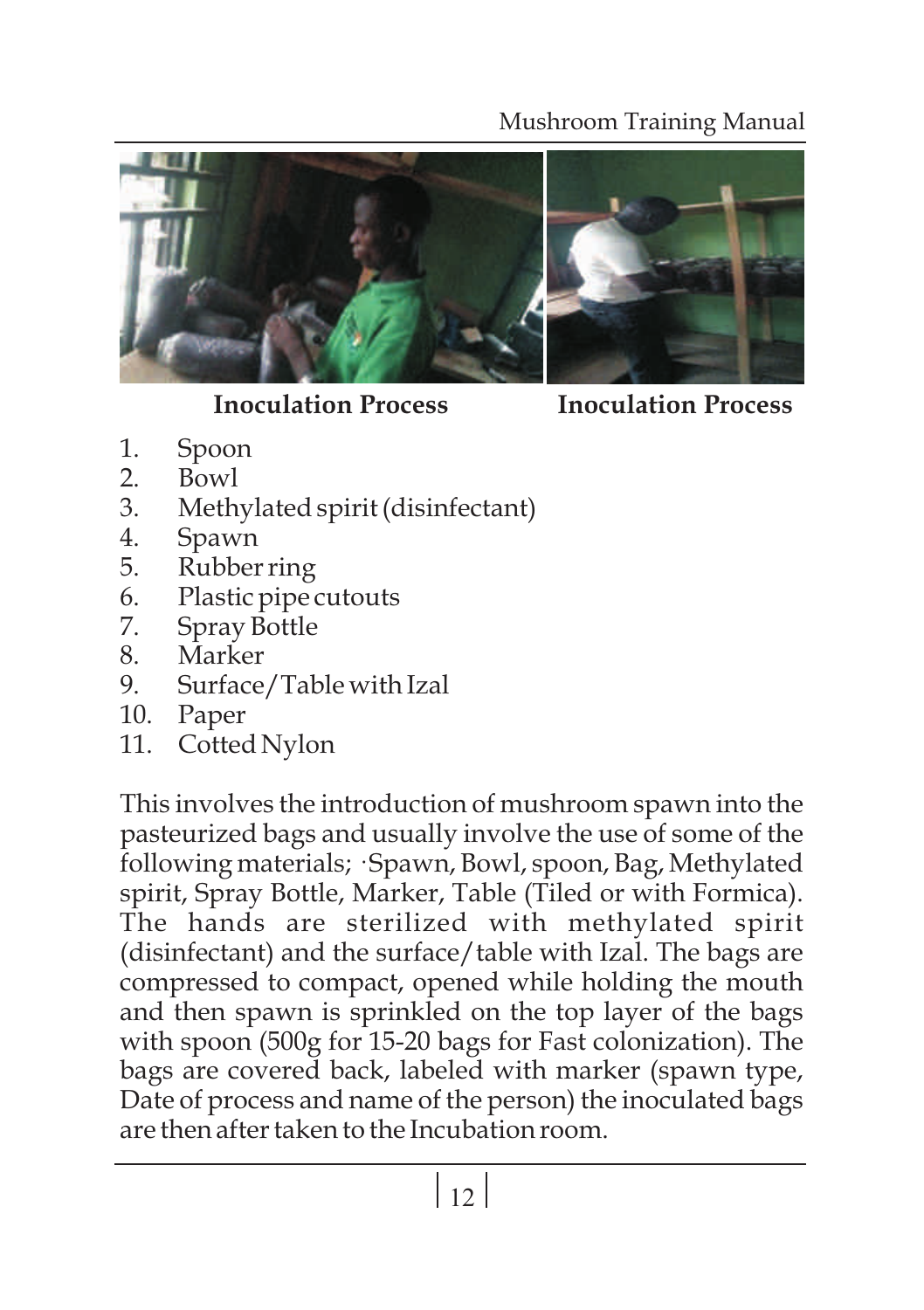## **INCUBATION**



**Arrangement of inoculated bags is in process**



Incubation in process (This process last for the period 2-3 weeks before final cropping)

# **MATERIALS NEEDED FOR CROPPING**



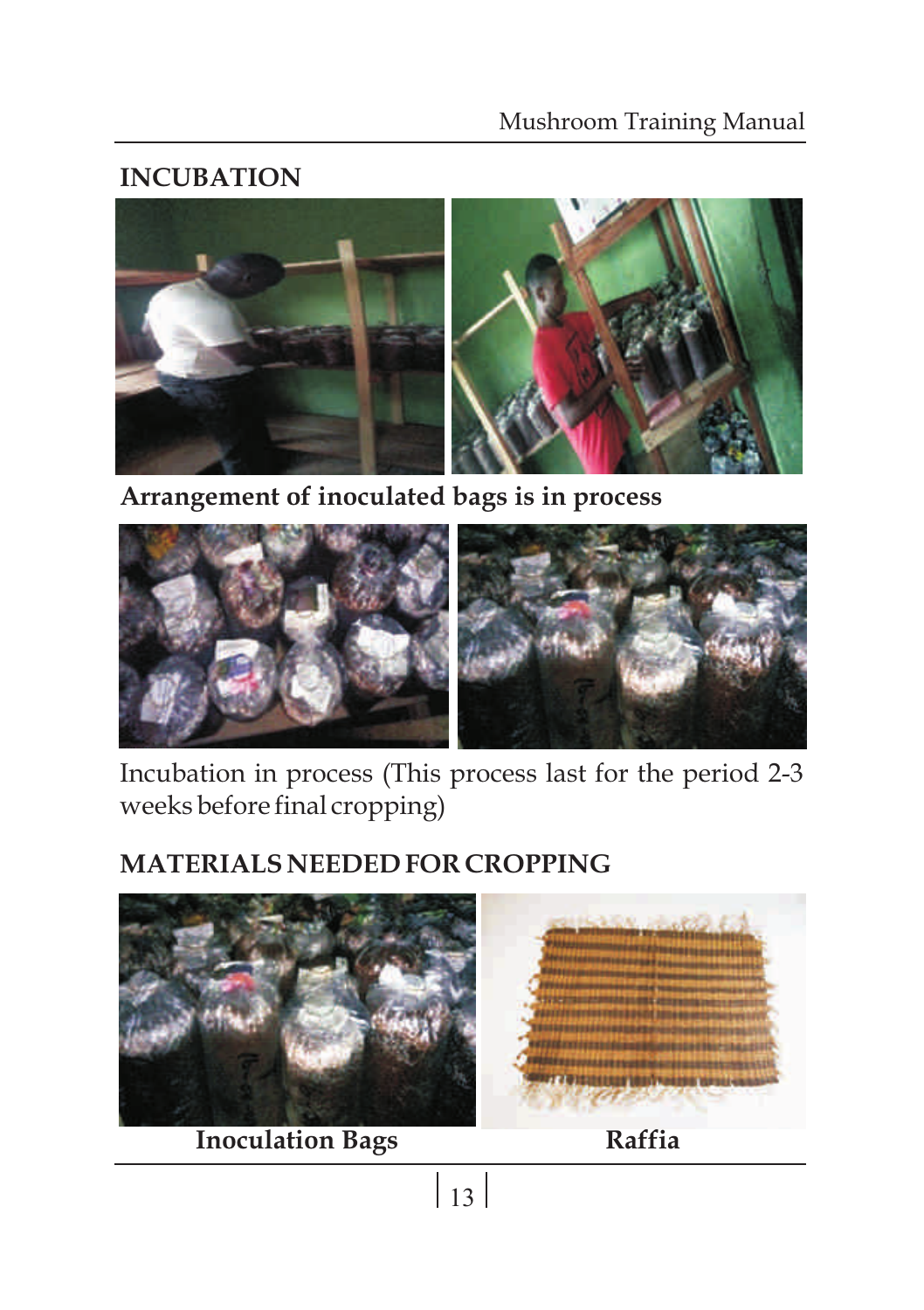- 1. Straw/Raffia mat for wall
- 2. Racks/shelves
- 3. Inoculated bags
- 4. Roofing Basin for sterilizing hands Netted
- 5. Binding wire
- 6. Black net

The inoculated bags are moved to the incubation room where they are stacked/arranged on racks/shelves for about 4 weeks to be incubated/ colonized by the mycelium However, a normal room could also be used.

If the atmosphere is drying up, water is spread on the floor to increase the moisture level and reduce the heat as this could be observed also by the yellowing of the colonizing bags showing stress

## **CROPPING AND MANAGEMENT OF MUSHROOM**

Harvesting period during the cropping cycle is repeatedly 3-5days and it is termed flush, break or bloom. This is followed by a few days when mushrooms are not available for harvest. This cycle repeats itself in a rhythmic fashion, and harvesting can go on for as long as mushrooms continue to mature. Most mushroom farmers harvest for 35 to 42 days, although some harvest for 60 days, and harvest can go on for as long as 150 days.

Outside air is used to control both the air and compost temperatures during the harvest period. Outside air also displacesthecarbondioxidegivenoffbythegrowingmycelium.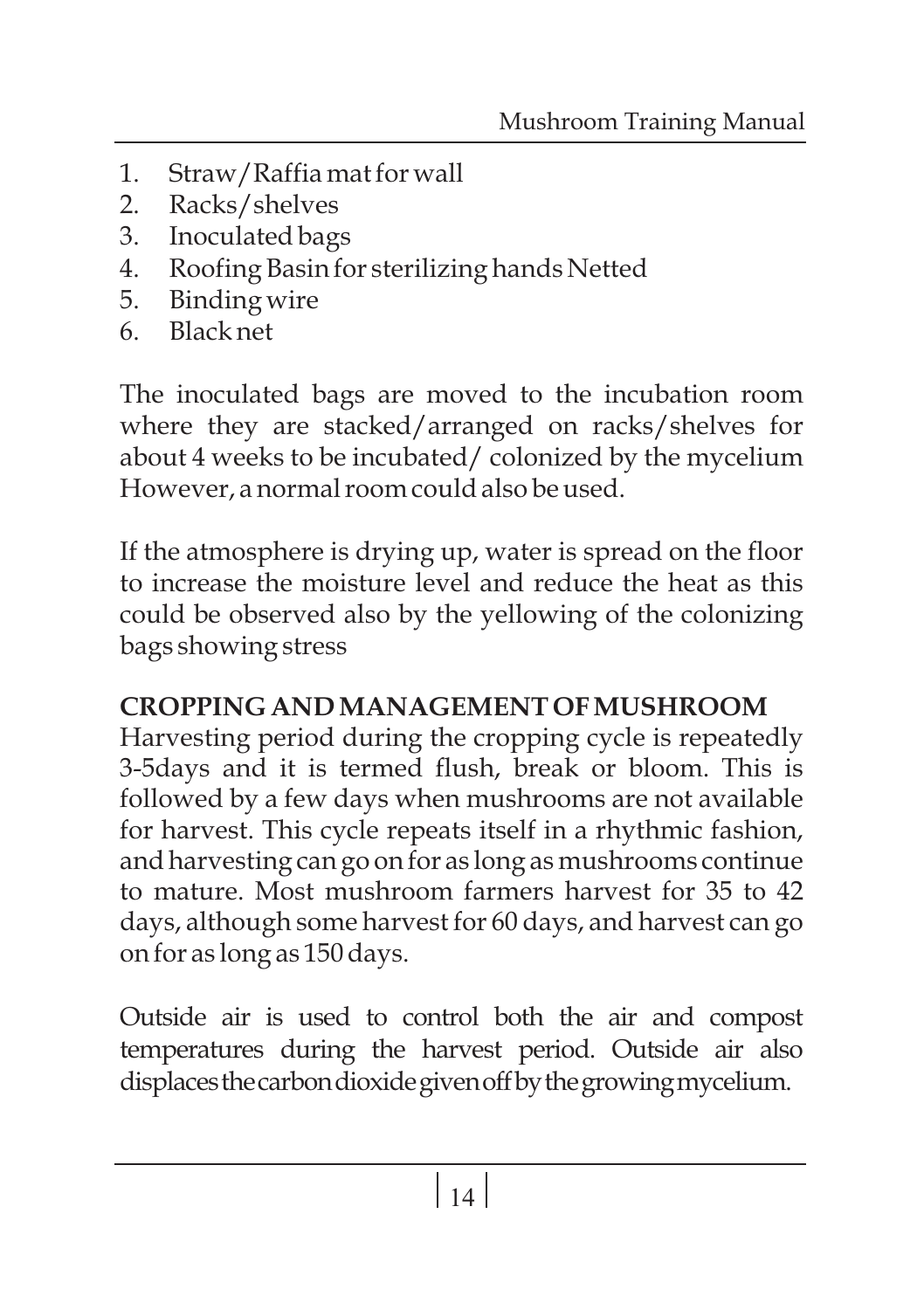Mushrooms are harvested in a 7-10days cycle but this may be longer or shorter depending on the temperature, humidity, cultivar, and the stage when they are picked, when mature mushrooms are picked, an inhibitor to mushroom development is removed and the next flush moves toward maturity.

Mushrooms are normally picked at a time when the veil is not too far extended.

Knife, Baskets, Watering, material (water hose, knapsack sprayer, direct wetting) Disinfectant Racks After incubation, the bags are transferred to the cropping house where the bags are arranged on the racks with the mouth opened for sprouting. Wetting is done to prevent drying and dying of the pinheads and once a pin head is dead, it should be scraped off to allow for newer growth to sprout. The bags could be wet with hose, with the foam at the tip wetted properly. The wetting is done from top bags downward. The bags are arranged slanting slightly downward for water to flow off easily to avoid water logging.

## **HARVESTING OF MUSHROOM Material needed for Harvesting**

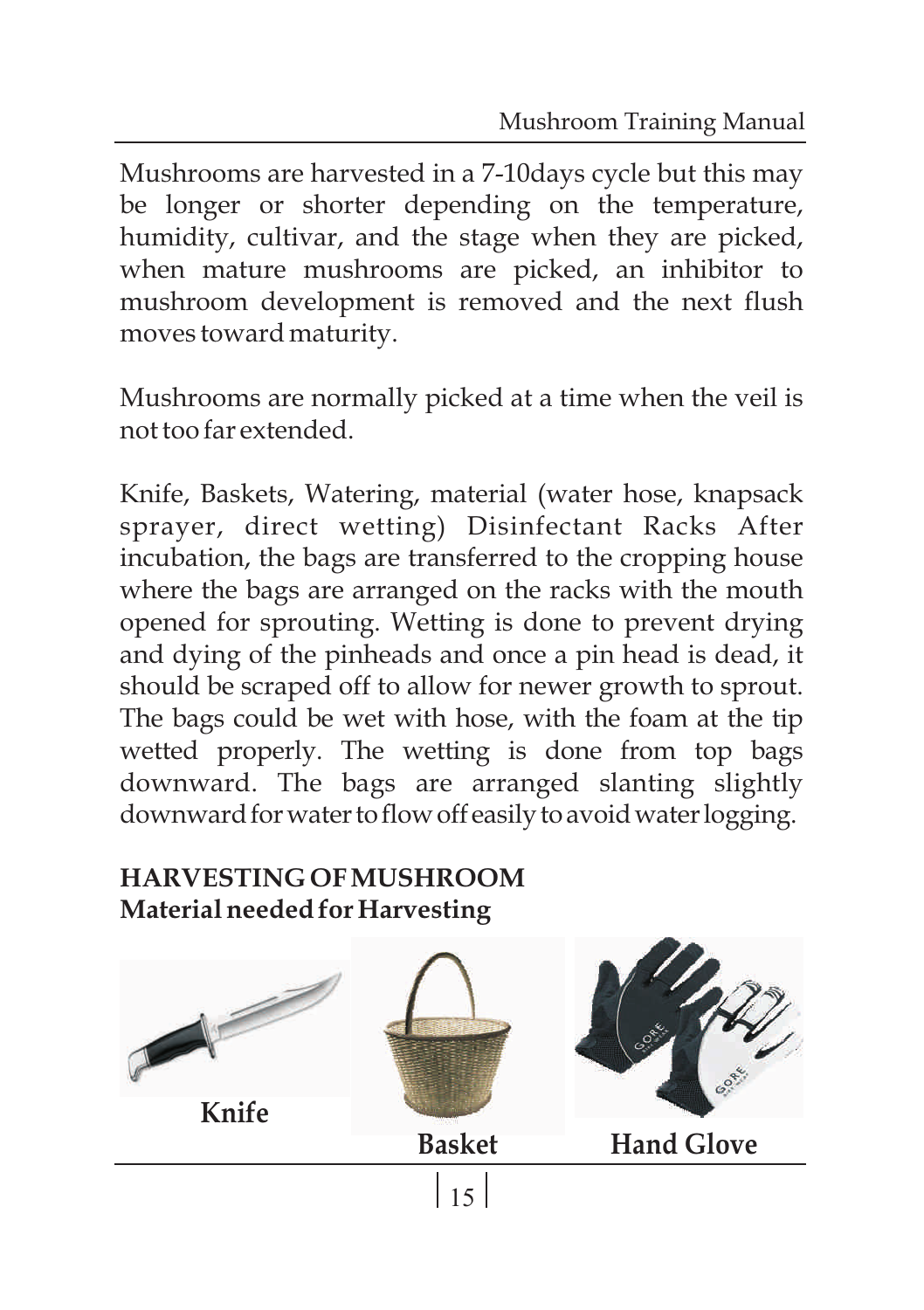- 1. Knife: This is use for Harvesting of Matured Mushroom
- 2. Baskets:This isuse tocarrymushroomduringharvesting
- 3. Handglove:Thisistoavoiddirectcontactwithmushroom.



**Harvested Dry Mushroom Drying process**





**Harvested Fresh Mushroom**

During harvest, matured mushroom is identified by its rough tip, thin tip or size and this is harvested from the substrate by putting the palm at the base and fingers within the branches and twist slowly sideways to prevent dislodgement of the substrates.

The maturity of a mushroom is assessed by how farthe veil is stretched, and not by how large the mushroom is.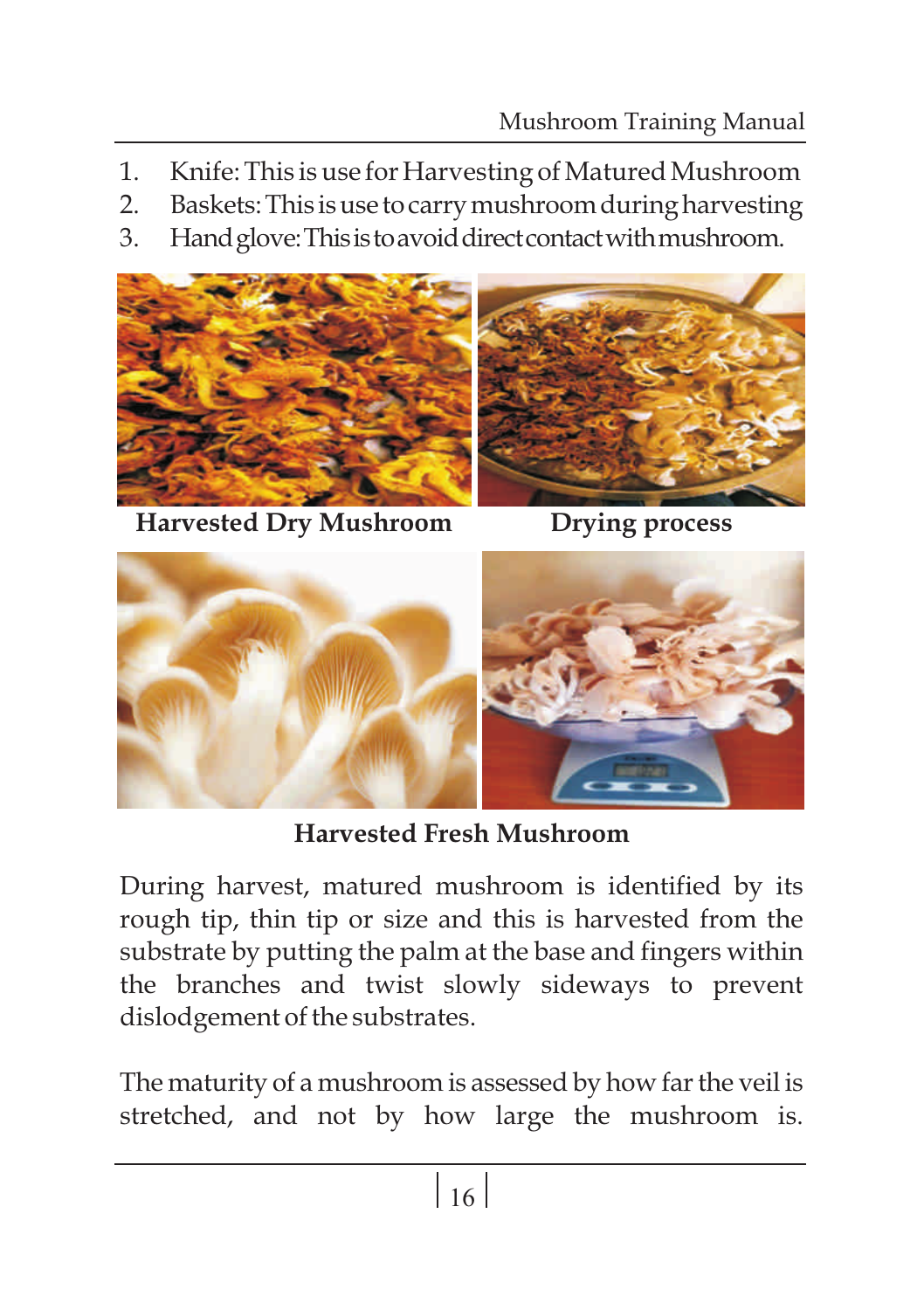Consequently, mature mushrooms are both large and small, although farmers and consumers alike prefer medium- to large-size mushrooms. The root section that contains a number of debris is cut off gently into a basket; the mushroom is then weighed and recorded before drying or sale.

# **Conclusion**

It takes approximately 14 weeks to complete an entire production cycle, from the start of composting to the final steaming off after harvesting has ended. For this work, a mushroom grower can expect anywhere from 0 to 8 lb per  $\text{ft}^2$ ; the national average for 2006 was 5.92 per square foot. Final yield depends on how well a grower has monitored and controlled the temperature, humidity, pests, and so on. All things considered, the most important factors for good production appear to be experience plus an intuitive feel for the biological rhythms of the commercial mushroom. The production system used to grow a crop can be chosen after the basics of mushroom growing are understood.

# **SALES/MARKETING;**

Potential customers need to be identified and there is a need to set the price that they are willing and able to pay. So also, is deriving the best ways to get the mushroom product to them by Informing and attracting them to buy. Packaging and good thinking are some of the key ingredients to good sales in mushroom production.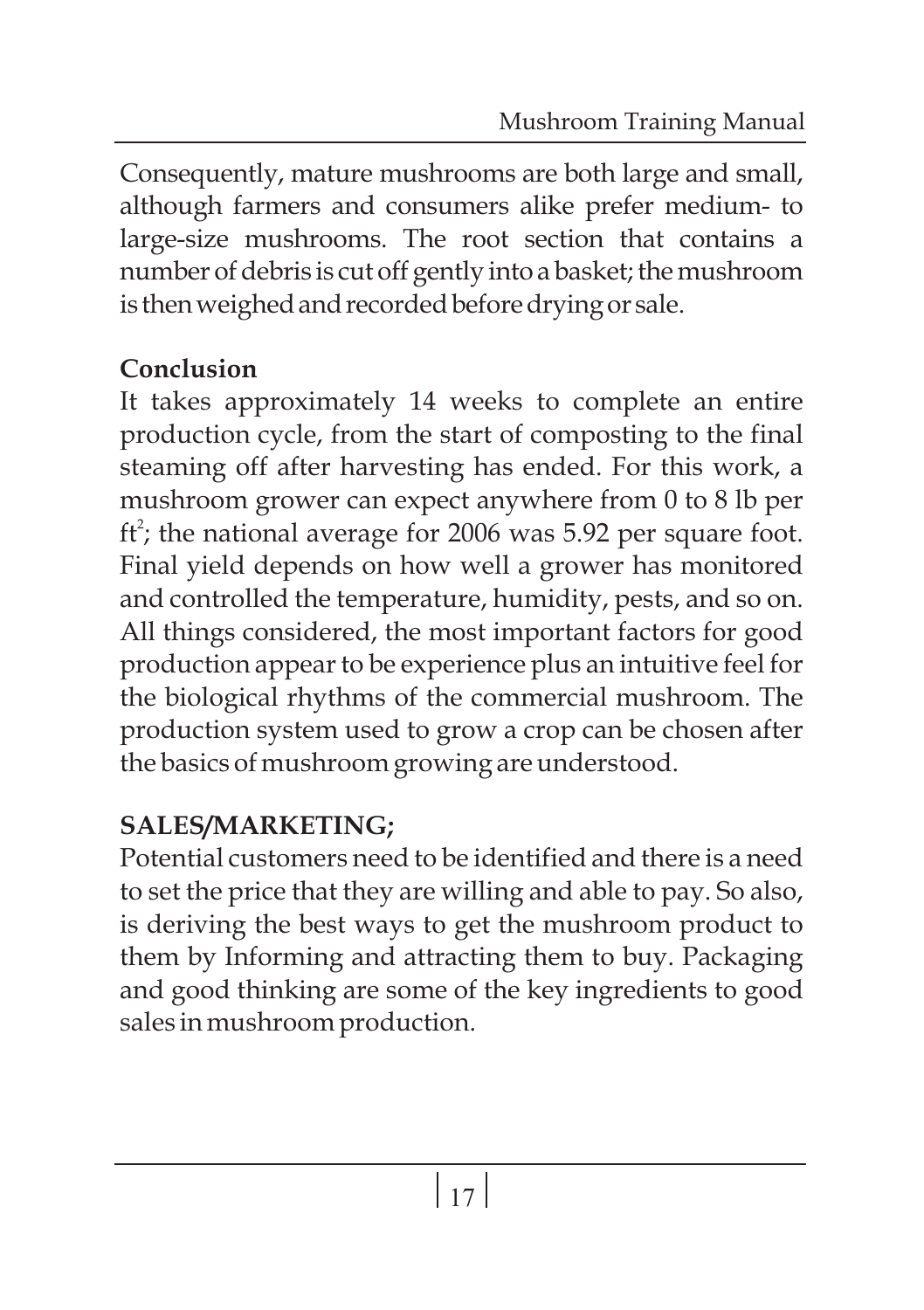# **Commercialization of mushroom; Cost of production;**

| S/N                     | <b>Items</b>        | Quantity | Rate           | Duration       | Total  |
|-------------------------|---------------------|----------|----------------|----------------|--------|
| $\mathbf{1}$            | Construction        | 1        |                | 10 years       |        |
| $\overline{2}$          | Sawdust             | 50bags   | 200            | 6months        | 10,000 |
| 3                       | Rice bran           | 5bags    | 1,000          | <b>6months</b> | 5,000  |
| $\overline{\mathbf{4}}$ | Substrate bags      | 5bags    | $rac{1}{1000}$ | One cycle      | 5,000  |
| 5                       | Spawn               | 20       | 2,000          | One cycle      | 40,000 |
| 6                       | Firewood            | 10       | 500            | One cycle      | 5,000  |
| 7                       | Labor               | 500      | 20             | One cycle      | 10,000 |
| 8                       | <b>Binding wire</b> | 2 rows   | 1,500          | One cycle      | 3,000  |
|                         | Total               |          |                |                | 78,000 |

## **REVENUE;**

| S/N | Description    | Quantity      | Price per kg Total |           |
|-----|----------------|---------------|--------------------|-----------|
| 1   | Fresh mushroom | $50\text{kg}$ | $\text{H}3,000$    | ¥150,000  |
| 2   | Dry mushroom   |               | 13,000             | New 1,000 |

Revenue – Total cost of production

 $\frac{1}{150,000-\frac{1}{178,000} = \frac{1}{172,000}}$ . (For fresh mushroom.) ? 91,000-? 78,000 =? 13,000 (for dry mushroom)